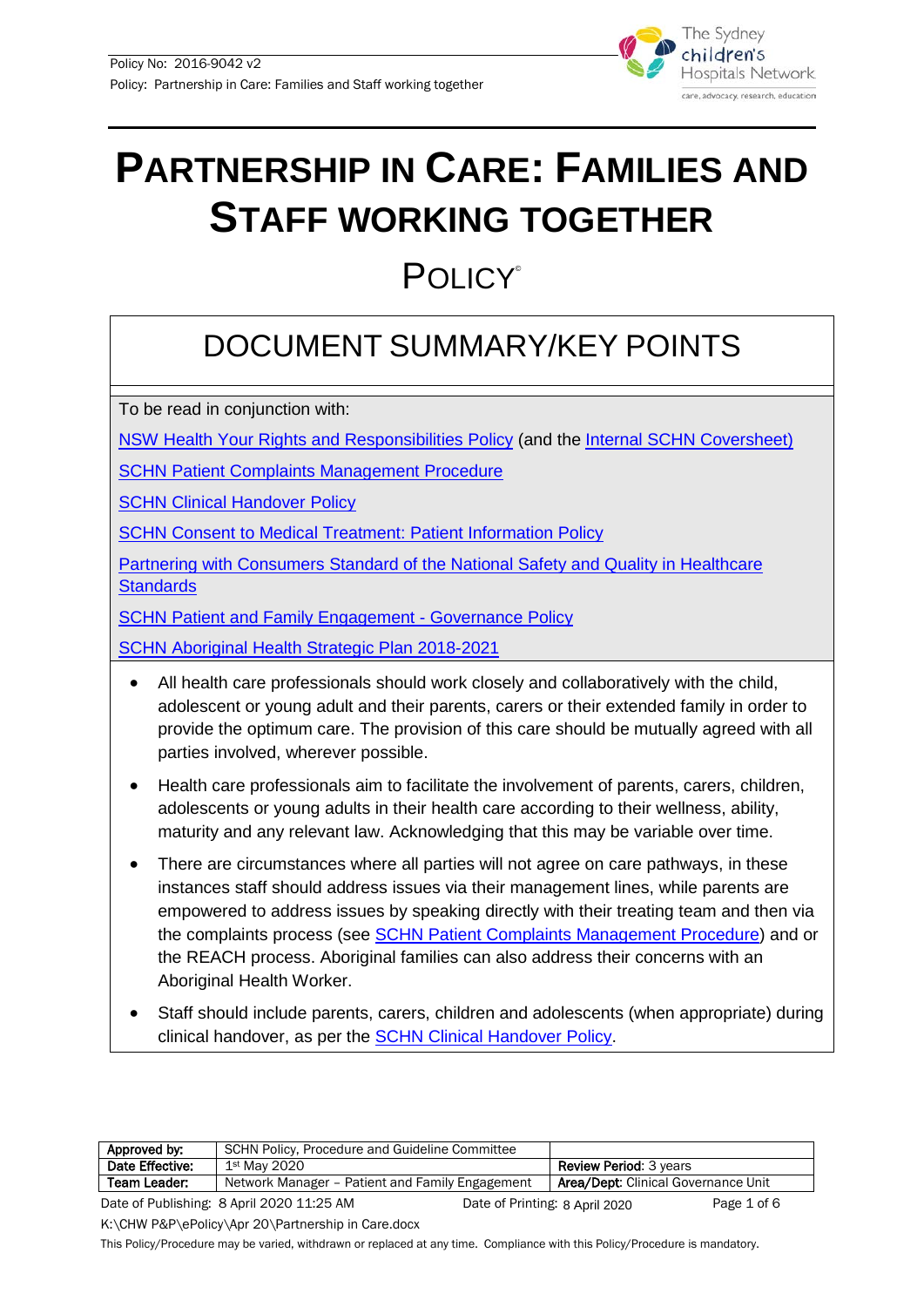

There is a broad policy context mandating that staff engage and work in partnership with consumers, most notably **Standard 2** of the National Safety and Quality in Healthcare Standards, Partnering with Consumers. **Compliance with Standard 2 is mandatory.**

### CHANGE SUMMARY

- Links updated
- Language revised to reflect the requirements of the second edition of the NSQHS Standards.

### READ ACKNOWLEDGEMENT

• All health care professionals who may participate in the care of a child, adolescent or young adult are to read and acknowledge they understand the contents of this document.

| Approved by:    | SCHN Policy, Procedure and Guideline Committee  |                                |                                            |             |
|-----------------|-------------------------------------------------|--------------------------------|--------------------------------------------|-------------|
| Date Effective: | 1st May 2020                                    |                                | <b>Review Period: 3 years</b>              |             |
| Team Leader:    | Network Manager – Patient and Family Engagement |                                | <b>Area/Dept: Clinical Governance Unit</b> |             |
|                 | Date of Publishing: 8 April 2020 11:25 AM       | Date of Printing: 8 April 2020 |                                            | Page 2 of 6 |

K:\CHW P&P\ePolicy\Apr 20\Partnership in Care.docx

This Policy/Procedure may be varied, withdrawn or replaced at any time. Compliance with this Policy/Procedure is mandatory.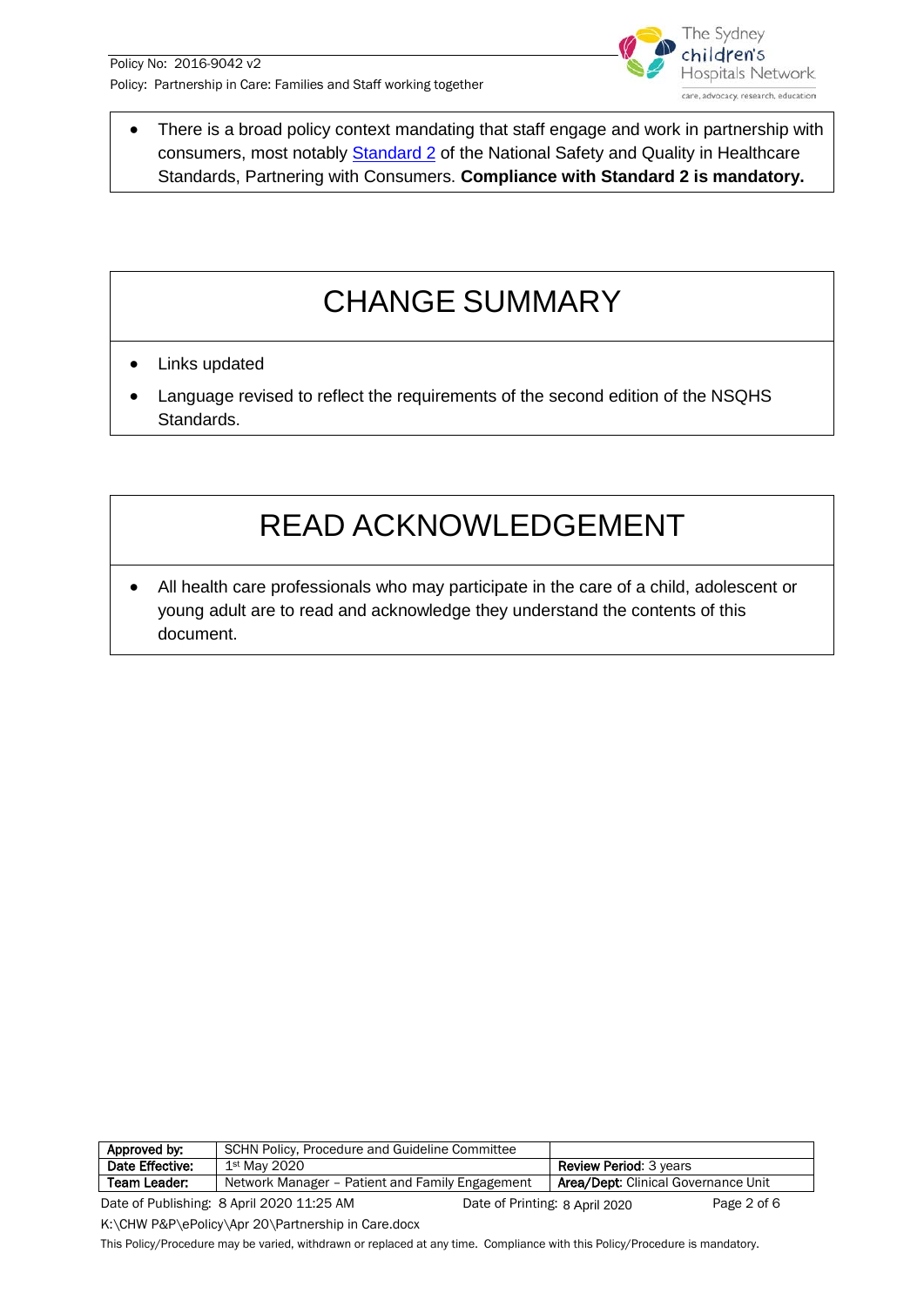

#### **Introduction**

Developing a trustful therapeutic alliance between healthcare professionals and families is key to promoting the best interests of the child and adolescent. This is reliant on clearly and transparently articulating the reciprocal obligations both health care professionals and parents and carers have to the child first and foremost.

Through successfully partnering in care, children, adolescents and young adults, parents and families are empowered to be active partners in the clinical care and treatment.

Forming an integrated patient and family centred care team ensures that the skills and knowledge of health care professionals, partnered with the parent's and carer's familiarity and nurturing of the child, adolescent or young adult patient, combine to produce improved patient experience and optimised patient outcomes.

In keeping with a patient and family centred model of care, health care professionals work together with the child, adolescent or young adult, and their parent or carer to provide the best care while in hospital and in the community.

Fully partnering in care will result in staff collaborating effectively with parents and carers in relation to their child's care, and including the adolescent or young adult as a partner in their own care with their parents and carers.

Acknowledging that there are circumstances where all parties will not agree, in these instances staff will address issues via their management lines. Parents are empowered to address issues first through open and direct discussion with the primary clinical team. If this does not resolve their concerns then via the complaints process (see SCHN Patient [Complaints Management Procedure\)](http://webapps.schn.health.nsw.gov.au/epolicy/policy/4417) and or following the REACH process. Aboriginal families can also address their concerns with an Aboriginal Health Worker.

There is a broad policy context requiring that staff engage and work in partnership with consumers, most notably [Standard 2](https://www.safetyandquality.gov.au/standards/nsqhs-standards/partnering-consumers-standard) of the National Safety and Quality in Healthcare Standards, Partnering with Consumers. Standard 2 exists to ensure health services are responsive to patient, carer and consumer input and needs. **Compliance with Standard 2 is mandatory.**

Broader patient and family engagement across Sydney Children's Hospitals Network (SCHN) is addressed in the [SCHN Patient and Family Engagement -](http://webapps.schn.health.nsw.gov.au/epolicy/policy/4418) Governance Policy and for the purposes of this document is separate to partnership in care.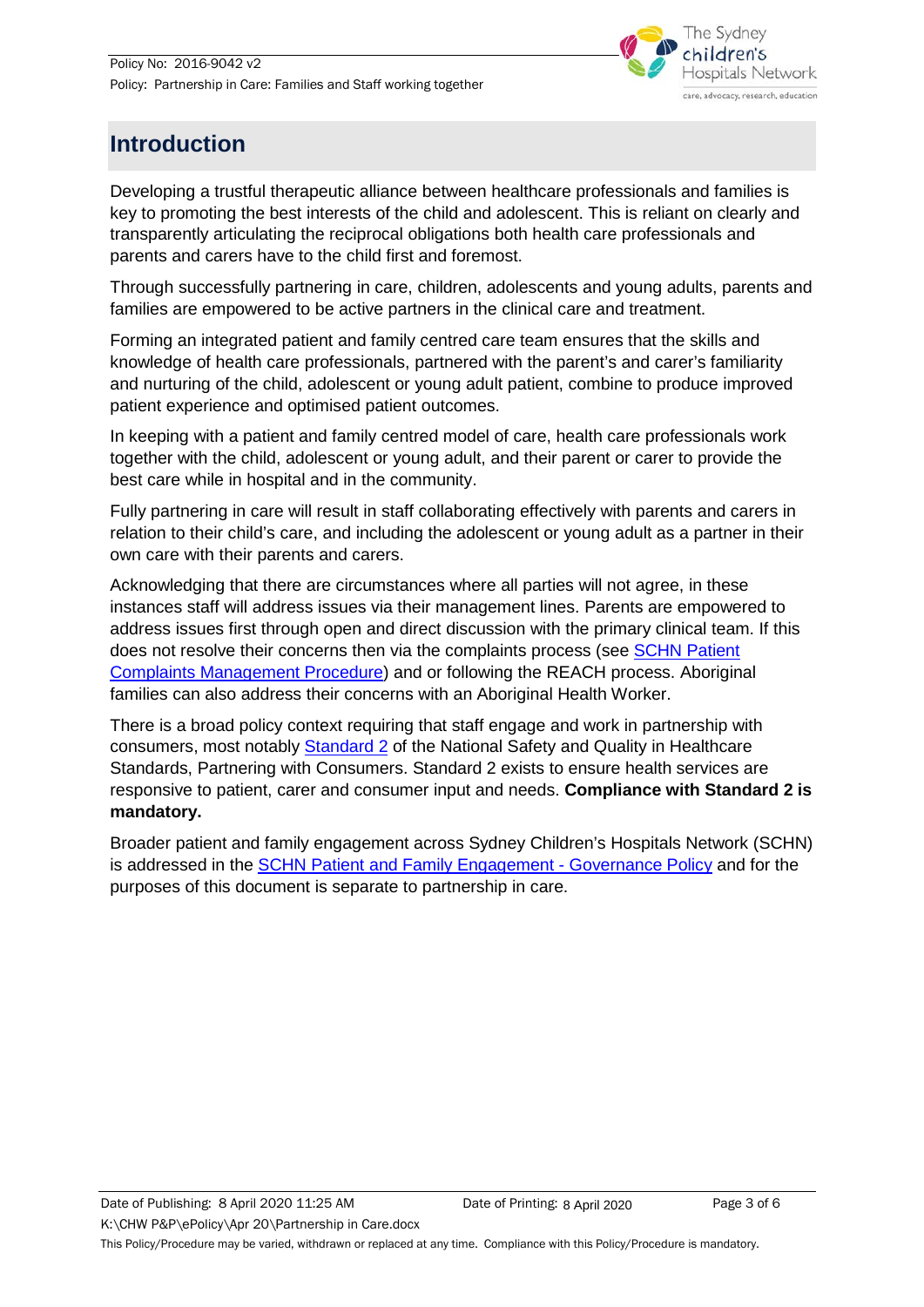

#### **Principles**

In working together, it is recognised that the best interests of the child or adolescent should be primary and there is diversity in:

- The needs of children, adolescents and young adults who are admitted to the hospital; including their clinical, cultural and social needs.
- The needs, abilities and cultural sensitivities of parents, carers, and families.
- The reason for the admission and the context of the admission for the child, adolescents or young adult's life.

These factors will impact on the levels of knowledge and expectations in regards to daily and clinical care.

Sydney Children's Hospitals Network understands that hospitalisation can be a very stressful and anxiety filled period, therefore consideration of the needs of the parent, carer, family, child, adolescent and young adult and adolescent should be taken into account. Parents, carers, children, adolescents and young adults are able to direct their own level of participation and renegotiate that at any time, with the support of health care professionals.

#### **Aims**

The aim of partnership in care is to:

- Acknowledge the ongoing care that parents, carers and families provide for their child, adolescent or young adult on a regular basis outside the hospital environment. Parents and carers are an important part of the health care team and are the experts when it comes to the needs and usual regular care of their child, adolescent or young adult.
- Recognise children, adolescents and young adults as partners in care and acknowledge their ability.
- Recognise that the hospital admission is an opportunity for parents, carers, families, children, adolescents and young adults to become educated and familiar in the ongoing care of their child/themselves during and after the hospital admission. This may include, but is not limited to the administration of medication, or other treatment that will need to be provided in the home environment.
- Ensure that SCHN provides a cultural safe environment for our Aboriginal families through the support of our Aboriginal Health Workers and the families treating team to enable supportive and holistic services.
- Encourage and assist parents, carers, families, children, adolescents and young adults, within their abilities, to become actively involved in the care of their child/their own care outside the basic care requirements to the extent that they choose.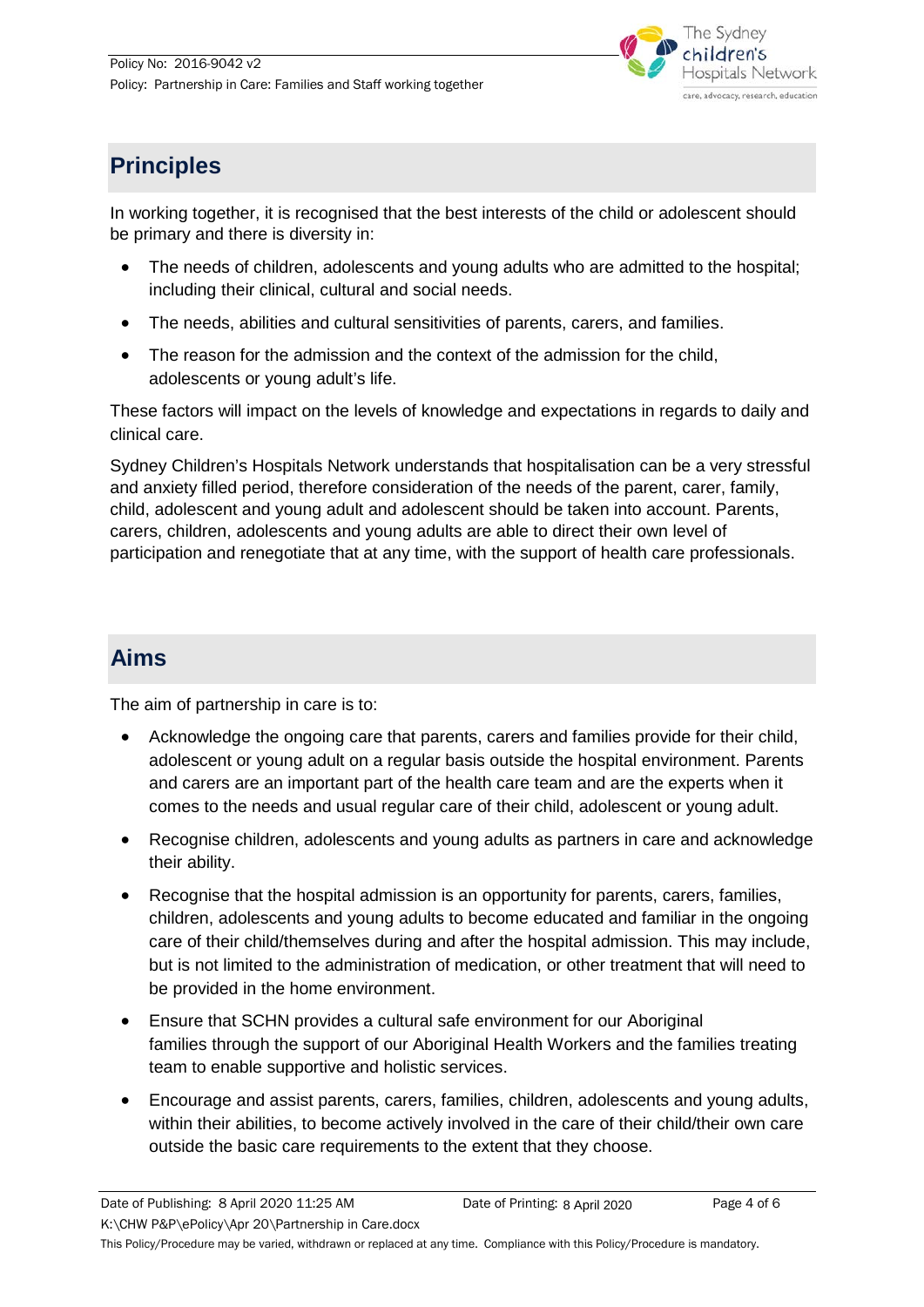

- Encourage and support parents, carers, families, children, adolescents and young adults to participate in their care to the degree that they choose. While also acknowledging that some parents, carers, children and adolescents may decline or be less able to participate for many considered reasons.
- Facilitate the involvement of parents, carers, families, children, adolescents and young adults in their health care according to their wellness, ability, maturity and any relevant law. Acknowledging that this may be variable over time.
- Ensure that health care professionals engage fully in partnership in care practice within their assigned area, and collaborate transparently with parents, carers, children, adolescents and young adults, including the range, nature and limits of the care, recognising the parent and carer's variable understanding, expectations, potentials and cultural sensitivities.

### **Responsibilities**

- All managers must ensure that staff under their supervision have an understanding of Partnership in Care Policy and patient (carer) rights and responsibilities, as outlined in the [NSW Health Rights and Responsibility Policy.](http://www.health.nsw.gov.au/policies/pd/2011/pdf/PD2011_022.pdfhttp:/webapps.schn.health.nsw.gov.au/epolicy/policy/4369)
- Health care professionals are responsible for ensuring that care meets required standards and must use the appropriate policies or procedures and learning and assessment plans available to assess care provided by parents, carers or adolescents themselves.
- All health care professionals will work closely and collaboratively with the parents, carers, children and adolescents in order to provide the optimum care. The provision of this care will be agreed between all parties involved and the involvement may be renegotiated at any time.
- Staff are to include parents, carers, children, adolescents and young adults during clinical handover, as per the [SCHN Clinical Handover Policy.](http://webapps.schn.health.nsw.gov.au/epolicy/policy/4478)
- A health care professional must closely supervise the complex care undertaken by the parent, carer, adolescent or young adult. This is also an opportunity to provide support and education around care provision. The health care professional caring for the child, adolescent or young adult retains the responsibility for the care provided. Any concerns raised by parents, carers, children, adolescents, young adults and staff members must be escalated and managed appropriately.
- Parents, carers, children, adolescents and young adults should use the equipment and resources provided by the hospital during their hospital admission. Alternative options may be considered in exceptional circumstances on a case by case basis by the treating team.